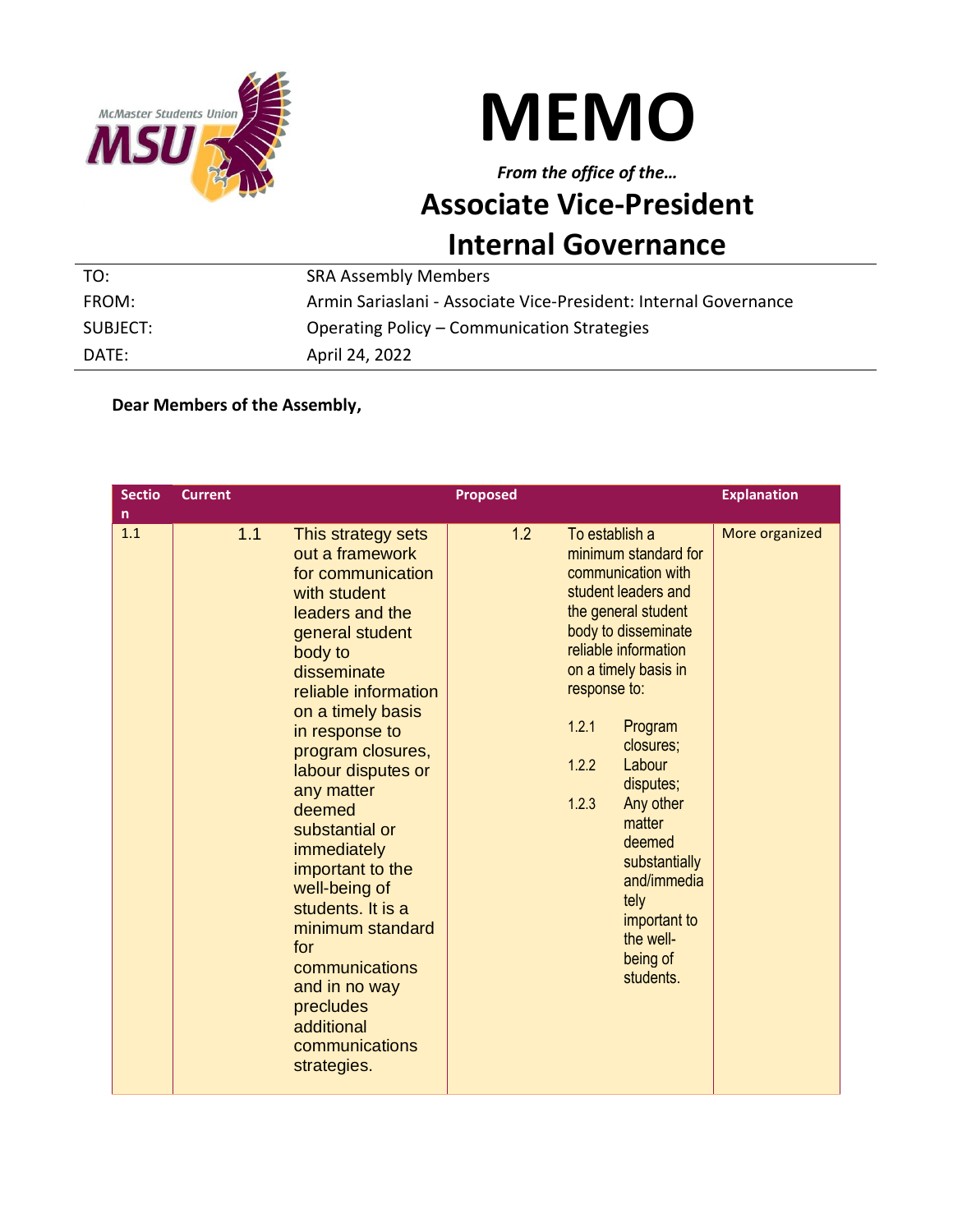| 1.4 | I.    | <b>MSU</b> (McMaster    | Х.    | <b>MSU</b> (McMaster  | Correct        |
|-----|-------|-------------------------|-------|-----------------------|----------------|
|     |       | Students Union)         |       | Students Union)       | ed the<br>new  |
|     | Ш.    | <b>SRA</b> (Student     | XI.   | <b>SRA</b> (Student   | names          |
|     |       | Representative          |       | Representative        | and<br>remove  |
|     |       | Assembly)               |       | Assembly)             | d the<br>ones  |
|     | Ш.    | <b>UA</b> (University   | XII.  | <b>UA</b> (University | that are       |
|     |       | Affairs)                |       | Affairs)              | not<br>used in |
|     | IV.   | "Information            | XIII. | <b>AVP UA</b>         | the            |
|     |       | Sessions": An           |       | (Associate Vice-      | policy         |
|     |       | announcement            |       | President:            |                |
|     |       | made by the Vice-       |       | University Affairs)   |                |
|     |       | President               | XIV.  | "Information          |                |
|     |       | (Education) or a        |       | Sessions": An         |                |
|     |       | member of the UA        |       | announcement          |                |
|     |       | Committee at an         |       | made by the           |                |
|     |       | MSU event to            |       | Vice-President        |                |
|     |       | inform students as      |       | (Education) or a      |                |
|     |       | to where                |       | member of the         |                |
|     |       | information may         |       | UA Committee at       |                |
|     |       | be obtained about       |       | an MSU event to       |                |
|     |       | important time-         |       | inform students       |                |
|     |       | sensitive issues.       |       | as to where           |                |
|     | V.    | <b>SOCS (Students</b>   |       | information may       |                |
|     |       | of Off Campus           |       | be obtained about     |                |
|     |       | Students)               |       | important time-       |                |
|     | VI.   | IRC (Inter-             |       | sensitive issues.     |                |
|     |       | Residence               | XV.   | FYC (First Year       |                |
|     |       | Council)                |       | Council)              |                |
|     | VII.  | <b>FLIRC</b> (Residence |       |                       |                |
|     |       | Floor Leaders -         |       |                       |                |
|     |       | Inter Residence         |       |                       |                |
|     |       | Council)                |       |                       |                |
|     | VIII. | In-Hall Meeting: A      |       |                       |                |
|     |       | regularly               |       |                       |                |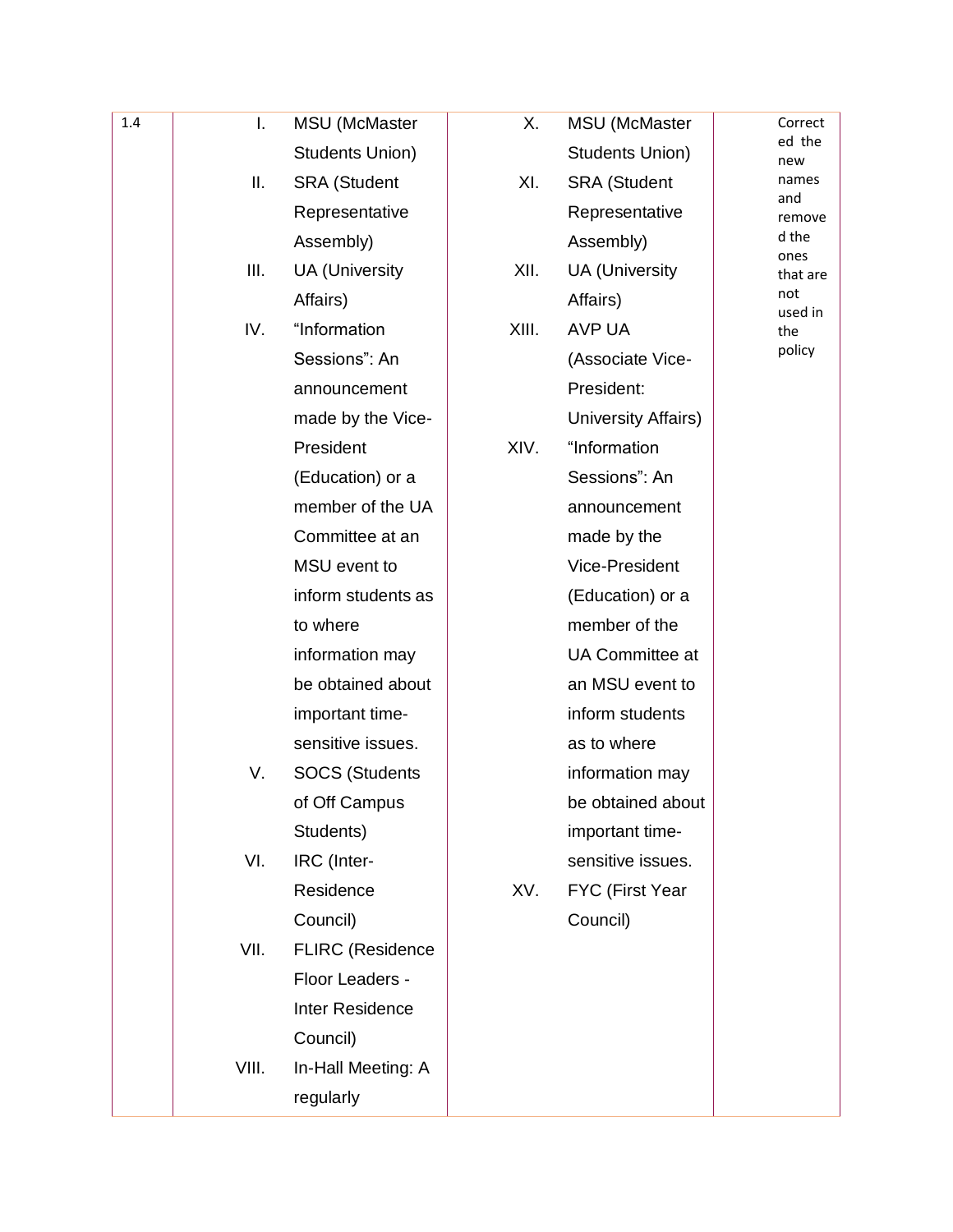|     | scheduled meeting<br>within the Inter-<br>Residence<br>Council, attended<br>by FLIRC and<br>Residence<br>Representatives,<br>usually following a                                                                                                                                                                                                                                                                                                           |                                                                                                                                                                                                                                                                                                                                                                                                                                                                                                                                                                                                                                                     |                                                                                                                                                                                                                                                                |
|-----|------------------------------------------------------------------------------------------------------------------------------------------------------------------------------------------------------------------------------------------------------------------------------------------------------------------------------------------------------------------------------------------------------------------------------------------------------------|-----------------------------------------------------------------------------------------------------------------------------------------------------------------------------------------------------------------------------------------------------------------------------------------------------------------------------------------------------------------------------------------------------------------------------------------------------------------------------------------------------------------------------------------------------------------------------------------------------------------------------------------------------|----------------------------------------------------------------------------------------------------------------------------------------------------------------------------------------------------------------------------------------------------------------|
|     | Proper.<br>IX.<br>FYC (First Year<br>Council)                                                                                                                                                                                                                                                                                                                                                                                                              |                                                                                                                                                                                                                                                                                                                                                                                                                                                                                                                                                                                                                                                     |                                                                                                                                                                                                                                                                |
| 11  | <b>MSU</b> Website<br><b>Operating Policy – Communications</b><br>Strategy - Page 4<br>11.1 When MSU learns of a labour<br>dispute, program closure or any<br>matter deemed<br>substantial or immediately important<br>to the well being of students, the VP<br>(Education)<br>shall release<br>an<br>announceme<br>nt on the<br><b>MSU</b><br>Website as<br>to where<br>students<br>may obtain<br>information<br>regarding<br>any one of<br>these issues. | <b>MSU Website</b><br>3<br>3.1<br>When the MSU learns of<br>a labour dispute,<br>program closure or any<br>matter deemed<br>substantial or<br>immediately important to<br>the well-being of<br>students, the VP<br>(Education) shall release<br>an announcement on the<br><b>MSU Website as to</b><br>where students may<br>obtain information<br>regarding any one of<br>these issues;<br>The MSU website shall<br>3.2<br>be utilized as the primary<br>source of information for<br>the students and all the<br>other forms of<br>communications<br>mentioned in this policy<br>shall consider redirecting<br>the students to the MSU<br>website. | MSU's website<br>should be the<br>primary source<br>of outputting<br>information. SO<br>it was moved to<br>the top of the<br>policy and 3.2<br>was added to<br>make it clear<br>that the website<br>is the main place<br>that traffic must<br>be redirected to |
| 3.5 | <b>NA</b>                                                                                                                                                                                                                                                                                                                                                                                                                                                  | 3 Social Media<br>3.1<br>When the MSU<br>learns of a labour<br>dispute, program<br>closure or any<br>matter deemed                                                                                                                                                                                                                                                                                                                                                                                                                                                                                                                                  | The policy had<br>no section for<br>social media. It<br>was needed and<br>it should be<br>utilized to                                                                                                                                                          |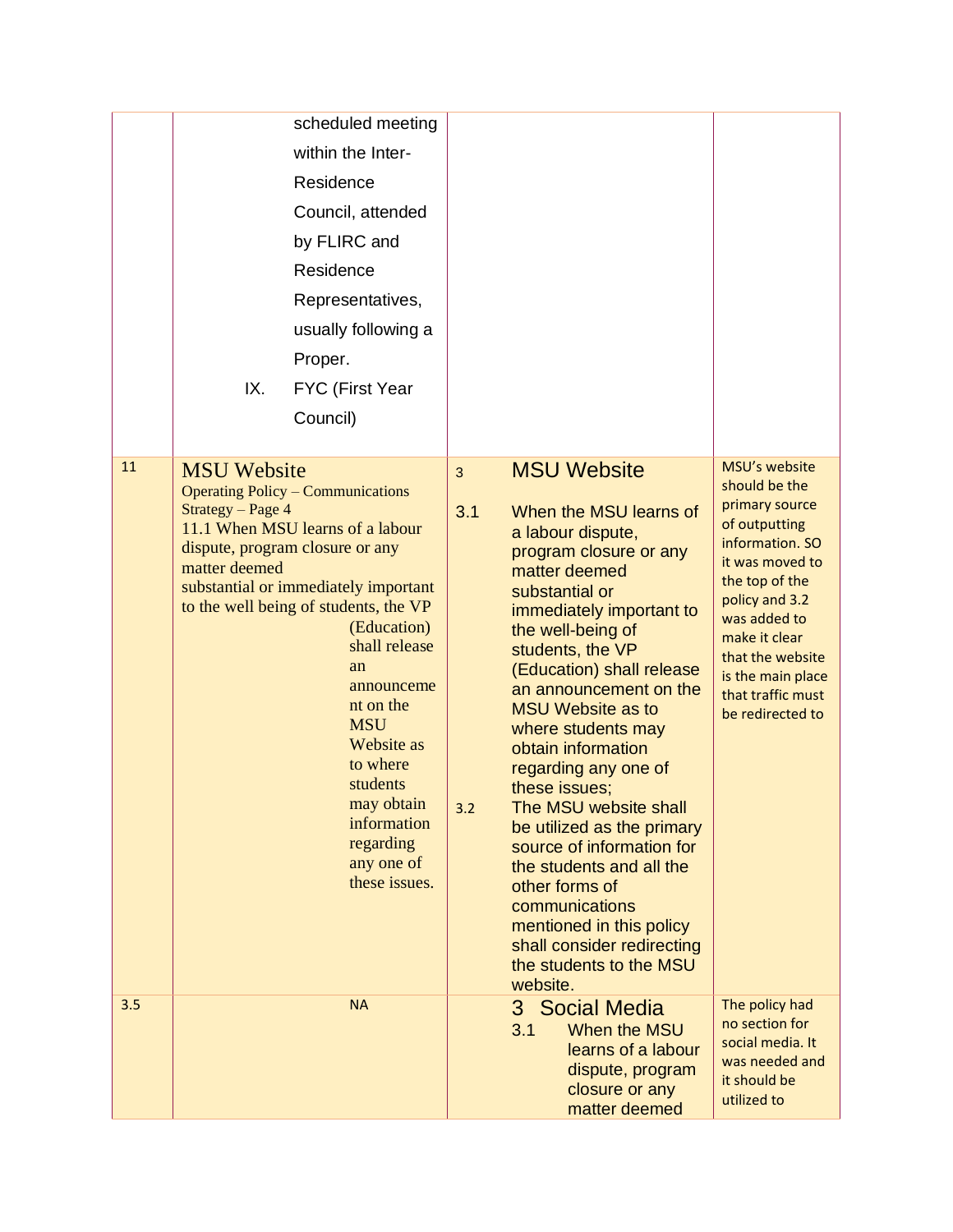|     |                                                                                                                                                                                                                                                                                                                                                                                                                                                                                                                                                                                                                                                 | substantial or<br>immediately<br>important to the<br>well-being of<br>students, the VP<br>(Education) may<br>work with the UA<br><b>Committee to</b><br>develop a social<br>media Campaign;<br>3.2 The Social Media<br>campaign shall utilize<br><b>MSU's Social Media</b><br>platforms to provide the<br>appropriate information<br>to the student body and<br>refer the students to the<br><b>MSU</b> website for further<br>information.                                                                                            | provide some<br>information to<br>the students and<br>redirect the<br>traffic to the<br>website for<br>further<br>infomration                            |
|-----|-------------------------------------------------------------------------------------------------------------------------------------------------------------------------------------------------------------------------------------------------------------------------------------------------------------------------------------------------------------------------------------------------------------------------------------------------------------------------------------------------------------------------------------------------------------------------------------------------------------------------------------------------|----------------------------------------------------------------------------------------------------------------------------------------------------------------------------------------------------------------------------------------------------------------------------------------------------------------------------------------------------------------------------------------------------------------------------------------------------------------------------------------------------------------------------------------|----------------------------------------------------------------------------------------------------------------------------------------------------------|
| 3.5 | 12. Poster Media Campaign<br>12.1 When the MSU learns of a<br>labour dispute, program closure or<br>any matter<br>deemed substantial or immediately<br>important to the well being of<br>students, the<br>VP (Education) may work with the<br>UA Committee to develop a Poster<br>Media<br>Campaign. Posters will be created<br>and disseminated at the discretion of<br>the VP<br>(Education). Any poster used to<br>disseminate information to the<br><b>Students should</b><br>follow the MSU Visual Identity<br>Guide:<br>12.2 Any project or initiative<br>launched by the MSU should<br>consider utilizing a Poster<br>Media<br>Campaign. | <b>Print Media</b><br>5<br>5.1 When the MSU learns of a<br>labour dispute, program<br>closure or any matter<br>deemed substantial or<br>immediately important to the<br>well-being of students, the<br>VP (Education) may work<br>with the UA Committee to<br>develop a Poster Media<br>Campaign. Posters will be<br>created by MSU<br>underground and<br>disseminated at the<br>discretion of the VP<br>(Education);<br>5.2 Any project or initiative<br>launched by the MSU should<br>consider utilizing a Poster<br>Media Campaign. | Poster is a<br>limited term, it<br>makes more<br>sense to call it<br>print media.                                                                        |
| 3.5 | 5 SOCS And IRC<br>5.1 At regularly scheduled<br>meeting of The<br><b>Presidents Council,</b><br>the President shall<br>communicate via<br>verbal statement as to                                                                                                                                                                                                                                                                                                                                                                                                                                                                                | removed                                                                                                                                                                                                                                                                                                                                                                                                                                                                                                                                | This section<br>looks very dated.<br>For instance IRCs<br>don't exist<br>anymore. I<br>personally think<br>considering that<br>we have a<br>social/print |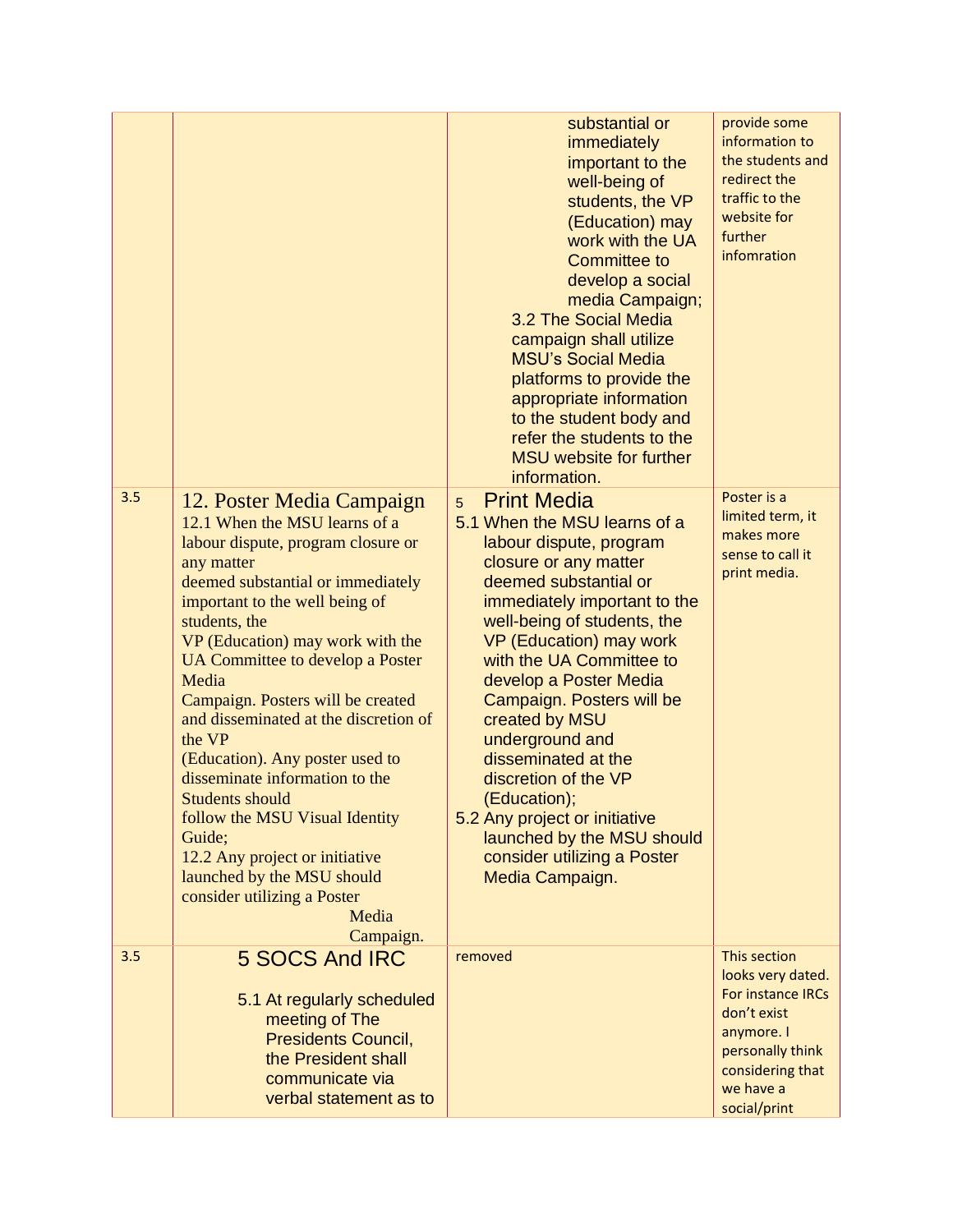|     | where students may<br>obtain information.<br>The statement shall<br>request that<br>individuals present at<br>this meeting,<br>disseminate this<br>information to their<br>constituents;<br>5.2 The President or a<br>designate, may also<br>choose to make a<br>Delegation from the<br>Floor presentation at a<br>meeting of the IRC<br>and request that the<br>information be shared<br>at residence building<br>in-hall meetings. The<br>delegation will also<br>request that during the<br>in-hall meeting, reps<br>ask that their FLIRCS<br>inform students living<br>in residence about this<br>information: |                                                                                                                                                                                                                                                                                                                                                                                                              | media campaign<br>plus posting info<br>on our website<br>plus utilizing a<br>large network of<br>screens on<br>campus, this part<br>is simply extra<br>work with very<br>little additional<br>benefit. This<br>probably made<br>sense in before<br>such a wide<br>access to social<br>media platforms.<br>The reality of<br>today's<br>communication<br>with students is<br>that you get the<br>most<br>engagement on<br>social media and<br>the website and<br>everything else<br>should direct<br>traffic to these<br>places and this<br>aspect of the<br>policy seems<br>very old fashion<br>and inefficient. |
|-----|--------------------------------------------------------------------------------------------------------------------------------------------------------------------------------------------------------------------------------------------------------------------------------------------------------------------------------------------------------------------------------------------------------------------------------------------------------------------------------------------------------------------------------------------------------------------------------------------------------------------|--------------------------------------------------------------------------------------------------------------------------------------------------------------------------------------------------------------------------------------------------------------------------------------------------------------------------------------------------------------------------------------------------------------|------------------------------------------------------------------------------------------------------------------------------------------------------------------------------------------------------------------------------------------------------------------------------------------------------------------------------------------------------------------------------------------------------------------------------------------------------------------------------------------------------------------------------------------------------------------------------------------------------------------|
| 3.5 | <b>7. Campus Television</b><br><b>Screens</b><br>7.1 The Vice-President (Education)<br>shall compile a document setting out<br>where<br>information will be posted, and<br>circulate it to McMaster Hospitality<br>Services and<br><b>Operating Policy – Communications</b><br>$Strategy - Page 3$<br>the MSU Underground Media &<br>Design, for display on Centro and<br>residence<br>television screens, respectively;<br>7.2 Prior to submission to McMaster<br>Hospitality Services, the Vice-<br>President                                                                                                    | <b>Campus Screens</b><br>$\overline{9}$<br><b>Network</b><br>9.1 The Vice-President<br>(Education) shall<br>compile a document<br>setting out where<br>information will be<br>posted, and circulate<br>it to McMaster<br><b>Hospitality Services</b><br>and the MSU<br><b>Underground Media</b><br>& Design, for display<br>on Centro and<br><b>Residence</b><br><b>Information System,</b><br>respectively; | Some minor<br>changes were<br>made by<br>consulting with<br><b>Michael Wooder</b>                                                                                                                                                                                                                                                                                                                                                                                                                                                                                                                                |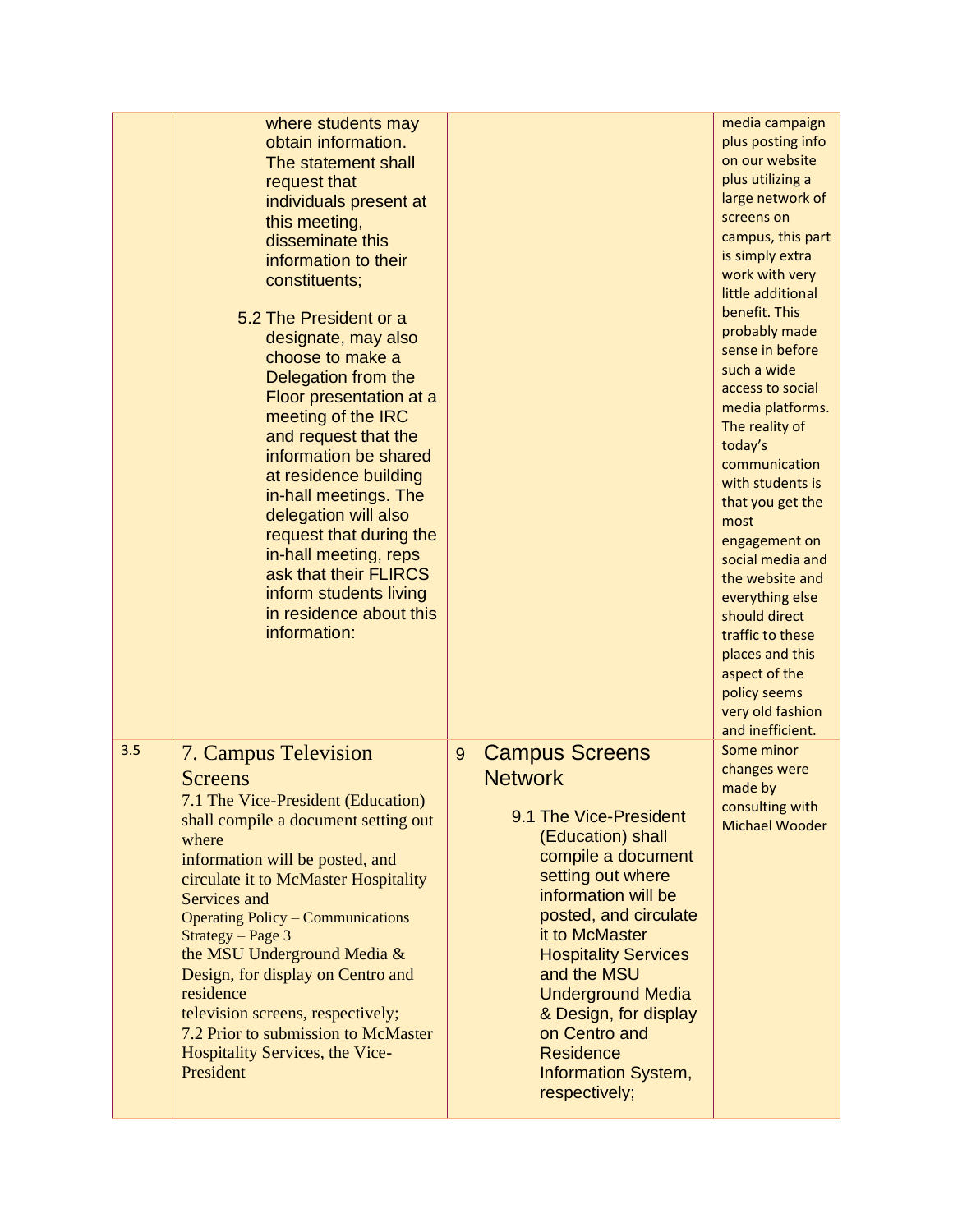|     | (Education) shall contact the<br>Director of McMaster Hospitality<br>Services to confirm<br>that the information is eligible for<br>posting on Centro television screens;<br>7.3 As additional television screens<br>are installed on campus, this policy<br>shall be read<br>to include<br>those<br>posting<br>opportunitie<br>S.                                                                                                                                                                                                                                                                                                                                                                                                                                                                 | 9.2 The Vice-President<br>(Education) shall also<br>consider contacting<br>other student bodies<br>that can display the<br>aforementioned<br>information;<br>9.3 As additional<br>television screens<br>are installed on<br>campus, this policy<br>shall be read to<br>include those posting<br>opportunities.                                                                                                                                                                                                                                                                                                                          |                                                                                                                                                                                                                                                                                                                                                                                                                                 |
|-----|----------------------------------------------------------------------------------------------------------------------------------------------------------------------------------------------------------------------------------------------------------------------------------------------------------------------------------------------------------------------------------------------------------------------------------------------------------------------------------------------------------------------------------------------------------------------------------------------------------------------------------------------------------------------------------------------------------------------------------------------------------------------------------------------------|-----------------------------------------------------------------------------------------------------------------------------------------------------------------------------------------------------------------------------------------------------------------------------------------------------------------------------------------------------------------------------------------------------------------------------------------------------------------------------------------------------------------------------------------------------------------------------------------------------------------------------------------|---------------------------------------------------------------------------------------------------------------------------------------------------------------------------------------------------------------------------------------------------------------------------------------------------------------------------------------------------------------------------------------------------------------------------------|
| 3.5 | 8. Informational Sessions<br>8.1 When the MSU learns of a labour<br>dispute, program closure or any<br>matter<br>deemed substantial or immediately<br>important to the well being of<br>students, the<br>UA Committee shall obtain a list of<br>all upcoming MSU events;<br>8.2 The UA Committee shall<br>determine on an issue-by-issue basis,<br>at which events<br>information dissemination sessions<br>might be appropriate for this<br>purpose;<br>8.3 The UA Committee, in<br>consultation with the Vice-President<br>(Education) shall<br>develop an outline of the verbal<br>announcement to be made at MSU<br>events and<br>schedule for the Vice-President<br>(Education), UA Commissioner, or<br>person(s)<br>appointed by<br>the UA<br>Commission<br>er to make<br>announceme<br>nts. | Informational<br>10<br><b>Sessions</b><br>10.1<br>When the MSU<br>learns of a labour<br>dispute, program<br>closure or any matter<br>deemed substantial<br>or immediately<br>important to the well-<br>being of students,<br>the UA Committee<br>shall review the<br>upcoming MSU<br>events to determine<br>on an case-by-case<br>basis, at which<br>events information<br>dissemination<br>sessions might be<br>appropriate for this<br>purpose;<br>The UA<br>10.2<br>Committee, in<br>consultation with the<br>Vice-President<br>(Education) shall<br>develop an outline of<br>the verbal<br>announcement to be<br>made at MSU events | Obtaining a list<br>of events is a bit<br>extreme in my<br>opinion. I think<br>reviewing events<br>on a case by case<br>basis to see what<br>events are<br>appropriate<br>would be a much<br>more pragmatic<br>strategy that I<br>can see actually<br>being done<br>instead of just<br>being in a policy<br>and due to its<br>unrealistic<br>nature just being<br>ignored. Michael<br>wooder agreed<br>with this<br>assessment. |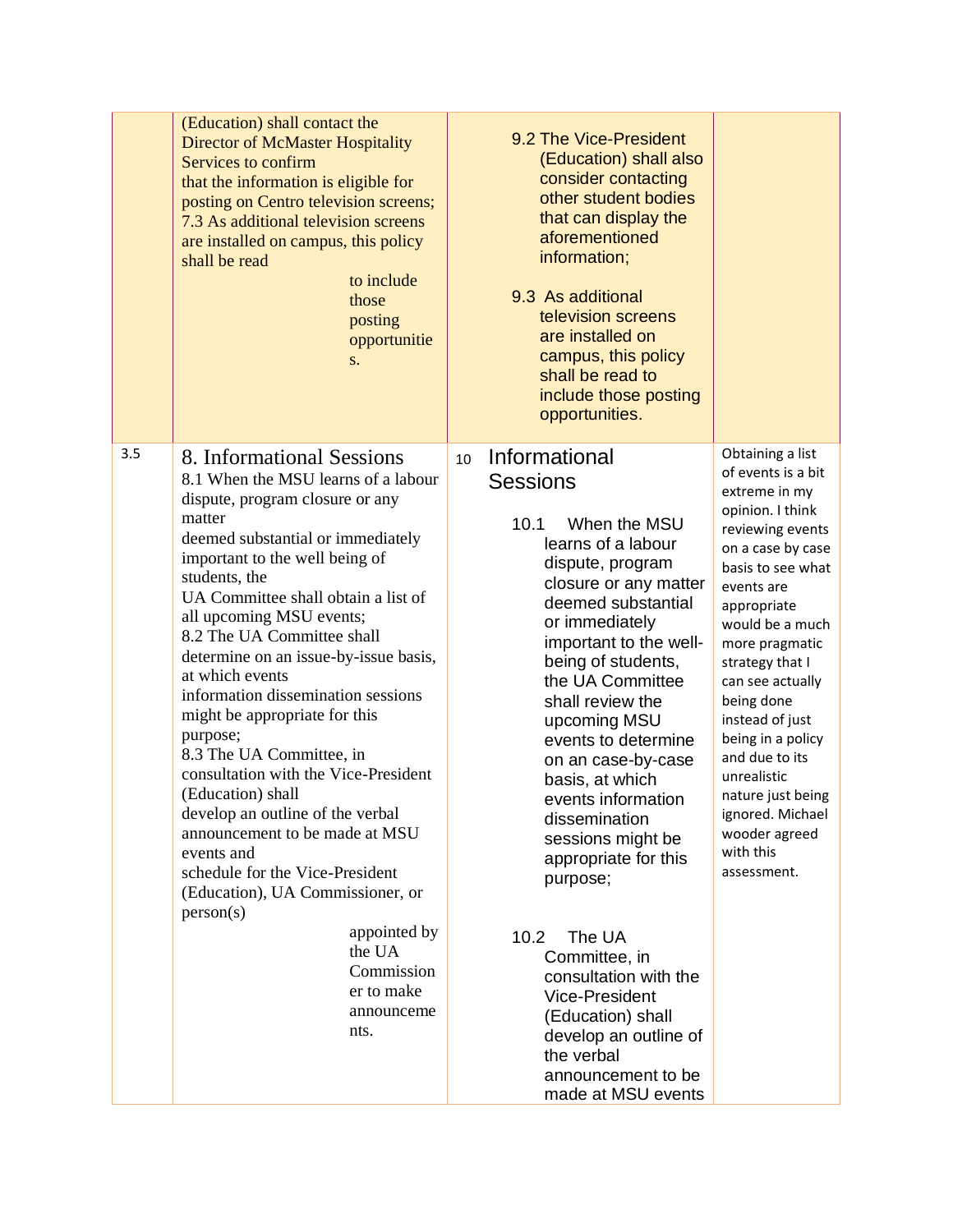|     |                                                                                                                                                                                                                                                                                                                                                                                                                                                                                                                                                                                                                                                                                                                 | and schedule for the<br><b>Vice-President</b><br>(Education), AVP<br>UA, or person(s)<br>appointed by the UA<br>Commissioner to<br>make<br>announcements or<br>provide information<br>to the appropriate<br>group.                                                                                                                                                    |                                                                                                                                            |
|-----|-----------------------------------------------------------------------------------------------------------------------------------------------------------------------------------------------------------------------------------------------------------------------------------------------------------------------------------------------------------------------------------------------------------------------------------------------------------------------------------------------------------------------------------------------------------------------------------------------------------------------------------------------------------------------------------------------------------------|-----------------------------------------------------------------------------------------------------------------------------------------------------------------------------------------------------------------------------------------------------------------------------------------------------------------------------------------------------------------------|--------------------------------------------------------------------------------------------------------------------------------------------|
| 3.5 | 9 VLOG<br>9.1 Members of the UA Committee<br>shall work with the Vice-President<br>(Education) to<br>create a Vlog which will inform<br>students as to where they may obtain<br>information;<br>9.2 The Vlog shall be created and<br>disseminated in accordance with the<br>Vlog<br>Guidelines<br>Operating<br>Policy.                                                                                                                                                                                                                                                                                                                                                                                          | Removed                                                                                                                                                                                                                                                                                                                                                               | We don't do<br>VLOGs anymore.<br>This is a good<br>example of how<br>when a policy is<br>extremely<br>specific it can be<br>dated quickly. |
| 3.5 | 10. The Silhouette<br>10.1 When the MSU learns of a<br>labour dispute, program closure, or<br>any matter<br>deemed substantial or immediately<br>important to the well being of<br>students, the<br>VP (Education) may obtain an<br>advertisement in the next issue of the<br>Silhouette<br>and every subsequent issue of the<br>Silhouette for up to 3 months, or in<br>the case of<br>a labour dispute, until the labour<br>dispute has been resolved. The<br>frequency of<br>advertisement in the Silhouette shall<br>occur at the discretion of the VP<br>(Education);<br>10.2 The advertisement in the<br>Silhouette shall inform students as to<br>where they may<br>obtain<br>information<br>regarding a | <b>The</b><br>11.<br>Silhouette<br>11.1<br>When the<br><b>MSU</b> learns<br>of a labour<br>dispute,<br>program<br>closure, or<br>any matter<br>deemed<br>substantial or<br>immediately<br>important to<br>the well-<br>being of<br>students, the<br><b>VP</b><br>(Education)<br>may consider<br>an<br>advertisemen<br>t in print or<br>online issues<br>of Silhouette | Mostly edited to<br>recognize that<br>silhouette<br>publishes online<br>most of the<br>times now                                           |